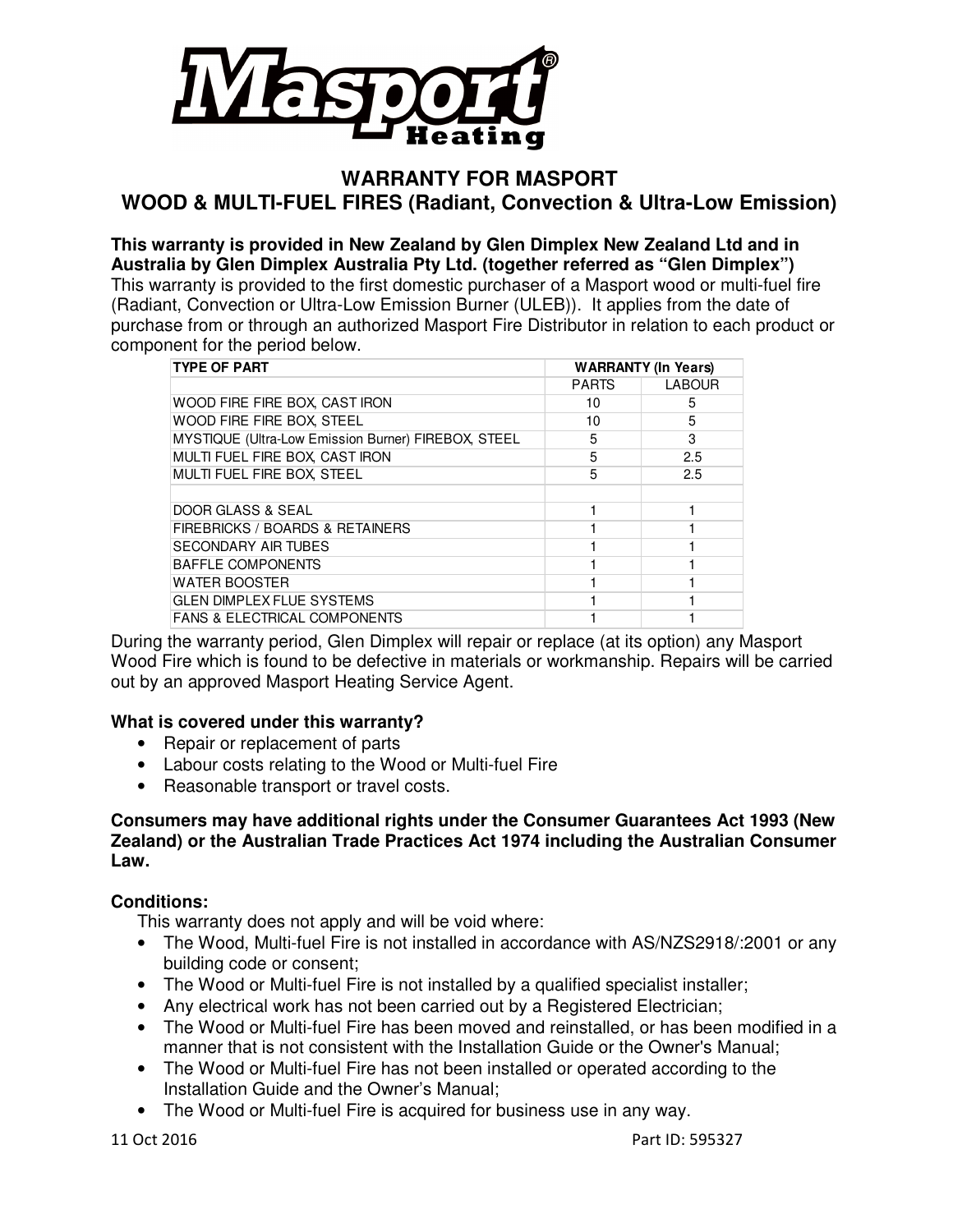#### **What is not covered?**

- Wear and tear, including wear and tear through normal use on Multi-fuel fire grates and cast iron fire box liners.
- Labour costs relating exclusively to components not manufactured by Glen Dimplex.
- Damage caused by incorrect use or the burning of treated or painted wood, driftwood or other fuels which are not recommended;
- Travel costs for a distance greater than 50 km from the nearest approved Masport Heating Service Agent. (The location of the Wood Fire must be advised to Glen Dimplex or its sales agents at the time of purchase or using warranty registration form)
- Defects, malfunctions or failures caused by incorrect installation, poor installation, normal wear and tear, misuse, neglect, accidental damage or failure to follow operating instructions in the Owner's Manual (including fuel selection, product operation and maintenance instructions), repairs or modifications by persons not authorised by Glen Dimplex, use of parts not supplied by Glen Dimplex, or damage or other events which have occurred since the product left the control of Glen Dimplex.
- Direct, indirect or consequential losses or special damages of any kind (including costs of collection and delivery) other than repair or replacement of products or components under this warranty, where any goods are acquired or used for the purposes of a business;

#### **How to obtain warranty service?**

- Completed Warranty registration form (previous page) needs to be mailed within 30 days of installation to your Glen Dimplex Warranty Registration Department.
- Warranty Claims must be made at place of purchase.
- Reasonable proof of purchase date is required to make a warranty claim. You should keep your purchase receipt.
- Warranty repair will be completed according to normal work practices of the service agent.
- Make the faulty part(s) available to Glen Dimplex for inspection so that the validity of the claim can be established by them.

## **Manufactured in New Zealand by: Distributed in Australia by:**

Manukau 2163 Victoria, 3149 Phone: 0800 666 2824 Phone: 1 300 556 816 Fax : 09 274 8472 Fax : 1 800 058 900 Web : www.glendimplex.co.nz Web : www.glendimplex.com.au

# **GLEN DIMPLEX NEW ZEALAND LTD GLEN DIMPLEX AUSTALIA PTY LTD**

NZ Registration No – 1506305 Aus Registration No – ABN 69 118 275 460 P.O.Box 58473, Botany, Subsetted Unit 1, 21 Lionel Road, Mount Waverley, Email : sales@glendimplex.co.nz Email : sales@glendimplex.com.au